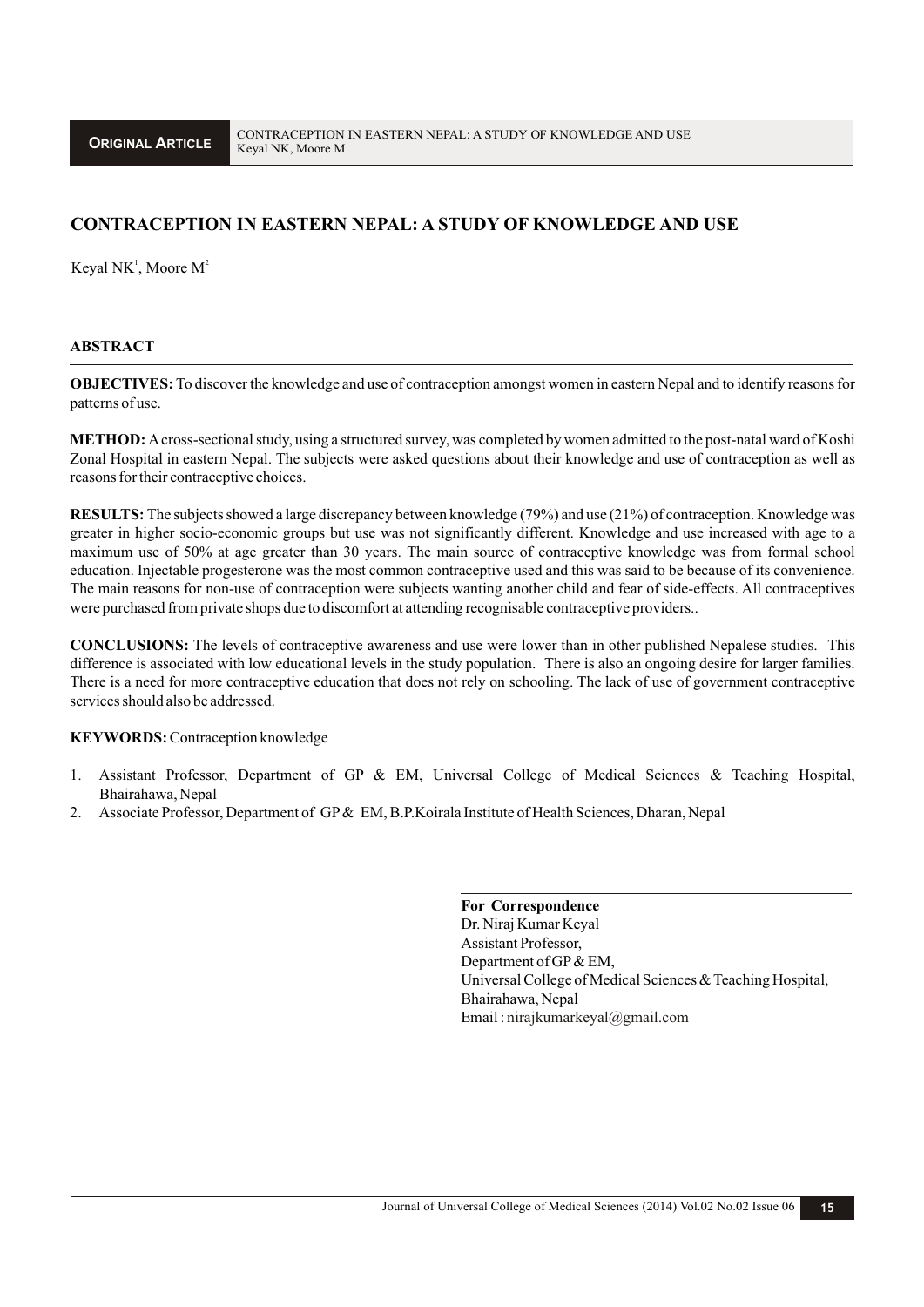# **INTRODUCTION**

Nepal is experiencing the rapid growth in population that is common in many developing nations. The current natural growth rate of Nepal is 2.2% p.a. and population is likely to double in the next 25-35 years.<sup>1</sup> This growth will place great socio-economic stress on the population and fertility control is, therefore, of great importance.<sup>2</sup> Understanding the use of and attitudes towards contraception is vital in addressing this issue.

There are many factors that limit fertility control including a lack of knowledge of contraceptive methods, poor supply, cost and poor accessibility. Other factors, such as age at marriage, literacy, economic status, religion, caste and economic status also impact on fertility rates. In many countries, including Nepal, many of these factors are gender based. For example, 49% of women never attended school as compared to only 23% of men. Only 50% of women participate in household decision-making.<sup>3</sup>

The current study was done to identify local patterns of knowledge and use of contraception. It also aimed to identify demographic and attitudinal factors that influenced these patterns. It is hoped that this information will enable contraceptive programs to be better targeted and more effective.

#### **METHODS**

This cross-sectional study was conducted in the Obstetrics and Gynaecology Department of Koshi Zonal Hospital, Biratnagar. Ethical approval was obtained from BPKIHS Ethics Committee. The study population was all women admitted to the postnatal ward over a 4-month period. All women in the ward during the researcher's rostered hours were approached for inclusion. Information about the study was explained to the subjects and verbal consent was obtained. No women declined participation in the study.

The survey instrument was a structured interview that was developed by the researchers. It was piloted using a small sample of women in the postnatal ward and modified accordingly. The survey asked subjects about their knowledge of contraceptive methods and where that knowledge had come from. It also asked about contraceptive use and the reasons for decisions about this use.

All interviews in the study were conducted by one researcher. Several languages were required for this purpose and the researcher was competent in all of these.

Demographic data were gathered and socioeconomic status

was classified using Kuppuswamy's socioeconomic status scale 2007.<sup>4</sup> 'Rural' was defined as living in a Village Development Committee (VDC) area and 'urban' as living in a municipality.

The data were analysed using SPSS-10 software. Chi-square test was done for significance of results.

### **RESULTS**

398 women were included in this study during a 4 month period. The demographic characteristics of the sample are shown in Table1.

### **Table 1: Socio-demographic characteristics of the study population**

| <b>Characteristics</b> | Number $(\% )$ | <b>Characteristics</b>      | Number $(\% )$ |
|------------------------|----------------|-----------------------------|----------------|
| Age group (yrs)        |                | Socio economic status       |                |
| $16 - 20$              | 131(32.9)      | Upper lower                 | 301(75.6)      |
| $21 - 25$              | 190(47.7)      | Lower Middle                | 74(18.6)       |
| $26 - 30$              | 61(15.3)       | <b>Upper Middle</b>         | 23(5.8)        |
| $= 31$                 | 16(4.0)        |                             |                |
| Occupation             |                | Education                   |                |
| Housewife              | 319(80.2)      | No schooling                | 139(34.9)      |
| Farmer                 | 29(7.3)        | Primary                     | 64(16.1)       |
| Labourer               | 15(3.8)        | Lower Secondary             | 53(13.3)       |
| Service                | 14(3.5)        | Secondary                   | 91(22.9)       |
| Student                | 11(2.8)        | Intermediate                | 34(8.5)        |
| Others                 | 10(2.5)        | Graduate and above          | 17(4.3)        |
| <b>Duration of</b>     |                | No of children (before this |                |
| marriage(yrs)          |                | birth)                      |                |
| $1 - 2$                | 185(46.5)      | $\mathbf{0}$                | 246(61.8)      |
| $3 - 4$                | 74(18.6)       | 1                           | 110(27.6)      |
| $5 - 6$                | 50(12.6)       | 2                           | 26(6.5)        |
| $7 - 8$                | 37(9.3)        | 3                           | 11(2.8)        |
| $9 - 10$               | 30(7.5)        | $\overline{4}$              | 5(1.2)         |
| >10                    | 22(5.5)        |                             |                |
|                        |                | <b>Residence</b>            |                |
|                        |                | Rural                       | 166(41.7)      |
|                        |                | Urban                       | 232(58.3)      |

Overall, 79% of subjects had some knowledge about contraception. However, only 21% of the sample had ever used contraception.

These data have been further analysed according to demographic characteristics. In particular, age, education,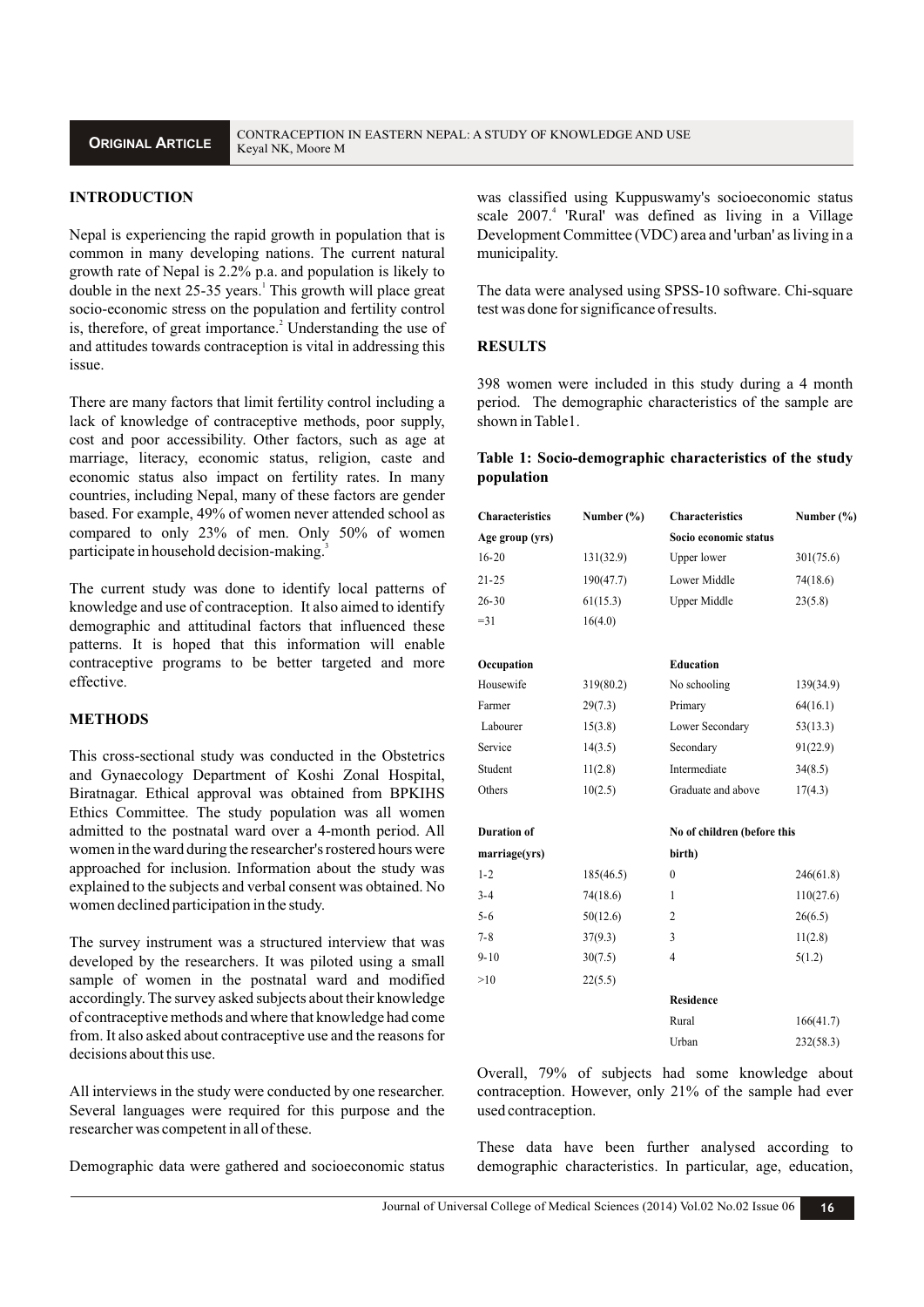marriage and parity, and socio-economic status have been studied for significant relationships.

The level of contraceptive knowledge and use increased with age. (Fig. 1) This is a predictable finding given that older women are more likely to have completed their family. Despite this, only 50% of women older than 30 years of age had ever used contraception.

#### **Figure 1: Contraceptive knowledge and use according to age group**



Knowledge increased sharply with education but only until lower secondary level was completed. (Fig. 2) After this it remained steady. Contraceptive use also increased but peaked at lower secondary level and fell to half this rate in the graduate category.

#### **Figure 2: Knowledge and use according to education**



Knowledge was highest in those who had been married longest. (Fig. 3) Contraceptive use also increased until 4 years of marriage. After this time it remained fairly constant at a level of only around 40%.



**Figure 3: Knowledge and use according to duration of marriage**

With regard to parity, there was a steady increase in knowledge with the birth of each child, reaching 100% after 4 children. There was a big increase in contraceptive use after the birth of the first child from 6.9% to 41.8%. After this it remained fairly constant at around 40% usage. There was an apparent fall in use after 4 children but this did not reach significance due to the small number of women in this category. It is also inconsistent with the results for age and duration of marriage.

**Figure 4: Knowledge and use according to socio-economic status**



Knowledge was highest among women of higher socioeconomic status ( $p<0.001$ ). (Fig. 4) However, the apparent higher rate of use in the upper middle group was not statistically significant.

The most common source of contraceptive information was school (33.9%). Television (25.9%) and health workers (23.6%) were the other common sources reported. Only 11.3% of subjects had gained knowledge from a relative and even fewer nominated a doctor as their source (7.3%).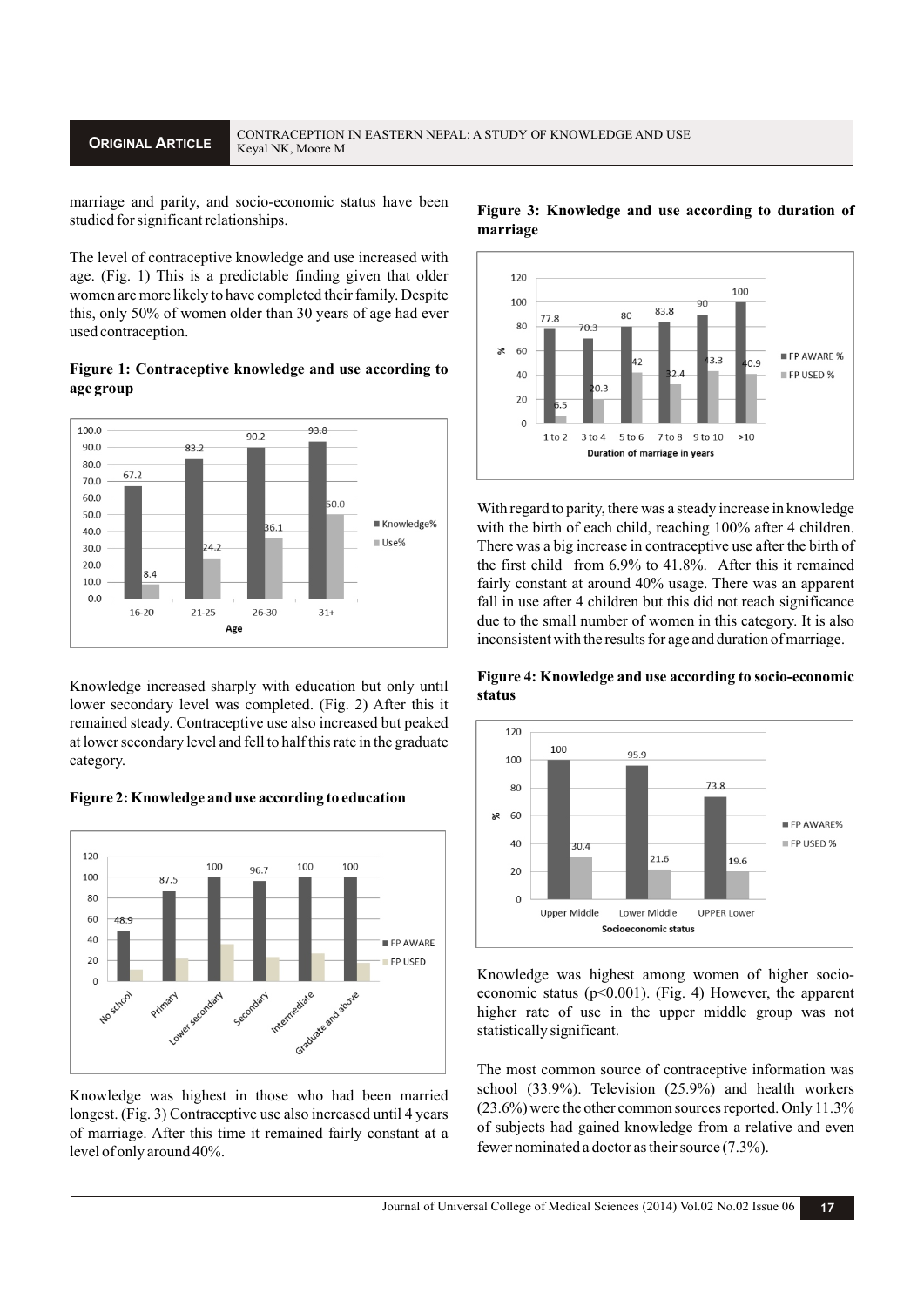Overwhelmingly the most common reason for not using contraception was because another child was wanted (53.4%) or, less often, specifically a son (7.7%). Fear of side effects was the main reason for a minority of women (17.5%). The husband being opposed was cited in frequently (6.4%). A small number of women did not use because their husband had gone away  $(8.1\%)$ .

#### **Figure 5: Type of contraceptive used**



DMPA was the most popular contraceptive, followed by condoms. (Fig. 5) The only other common option chosen was the combined pill. Of DMPAusers, 88% said that they chose it because it was convenient. 50% of condom users stated that they chose them because they were safe and 39% found them convenient. 11% said the method was easily reversible. Among combined pill users, 38% found it convenient and 38% said it was their husband's choice. The remainder used it because they did not experience bleeding problems during use.

This study found that 100% of the people surveyed bought their contraceptives from a private shop because they felt uncomfortable attending recognisable organisations who provide contraceptive advice. .

# **DISCUSSION**

The level of awareness of contraception in the present study is lower than in similar published studies from Asia, although they show great variability. Astudy in North Bengal found that 40.2% of subjects knew of at least one contraceptive method<sup>5</sup> and a Nigerian study found 54.3%.<sup>6</sup> In Bangladesh the figures were  $55\%$  for rural women and  $61\%$  for urban women. Previous Nepalese studies have found levels over 90% and a study in an urban area of Bharatpur reported that 100% of subjects knew of at least one method.<sup>3,8</sup> Other studies in Asia and the Middle East have found levels between 91 and 97%.<sup>9-13</sup> It is likely the present result is related to the large percentage of women who have not received schooling or not progressed beyond primary level. 75.6% of subjects were in Kuppuswamy's upper lower socio-economic group. The effect of this educational and economic disadvantage is magnified because school was identified as the main source of contraceptive information by the participants.

This study shows that there is a wide gap between knowledge (79%) and use (21%) of contraception. Previous studies have reported a similar finding. While over 40% of North Bengalis knew of a contraceptive method only 22.6% of subjects were using contraception<sup>5</sup>. The difference was much greater in a study in Pakistan that found that 97% of subjects knew of contraception but only 28% were using a method. The usage rate was higher in a Chinese study at 68%.<sup>14</sup> The Nepalese study in Bharatpur reported a remarkably high rate of use of 8 95.3%. Other Nepalese studies report much lower usage rates, such as  $42.1<sup>15</sup>$  and  $65\%$ . <sup>16</sup> In the eastern region it has been recorded at 48.3%.<sup>15</sup> This difference may be due to particular cultural and social factors around Biratnagar where the present study was done. It is not fully explained by the lower levels of knowledge. There is a high proportion of traditional ethnic groups who typically want larger families. Studies in other Asiancountries have shown contraceptive use from 18% to  $29\%$ <sup>5,17,18</sup>, similar to the present study.

At first glance it is surprising that educational attainment did not affect contraceptive use beyond lower secondary level. However, this is likely to be because women with higher levels of education were delaying marriage for career reasons. In this conservative society it is uncommon for unmarried women to use contraceptives. Amongst the married, educated women it is natural that cultural expectations have a strong influence over the implementation of knowledge.

The sharp rise in use after the birth of the first child reflects the general practice of attempting to conceive as soon as possible after marriage. It is generally considered that, after the first child, there is less pressure to conceive again quickly. Despite this, there was no rise in use even after four children had been born. The expectation in this area is still for large families.This study showed that DMPA was the most preferred contraceptive and sub dermal implants and copper T were the least preferred. This is similar to other studies conducted in Nepal, with 45% of users favouring this method.<sup>8,16,15,19</sup> We have found great variation in contraceptive preferences in other countries. This is clearly influenced by local beliefs,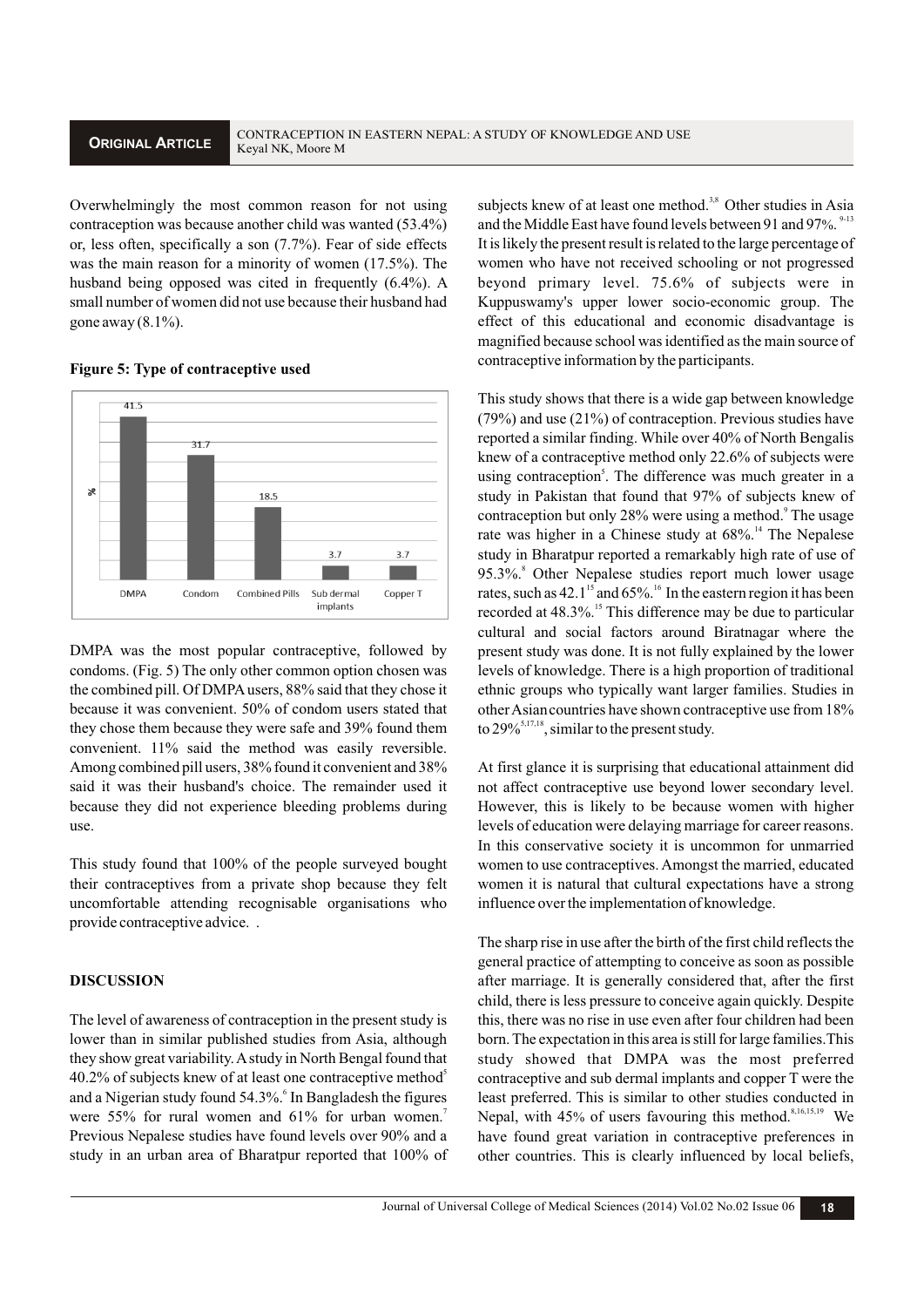availability and training of health workers. Tubal ligations were the most frequent method in two Indian studies<sup>5,20</sup>. Intra Uterine Contraceptive Devices (IUCDs) were preferred in Egypt and China.  $\frac{1}{10,14}$  A Russian study found that condom use, withdrawal and the rhythm method were most common<sup>21</sup>. The reasons for our study's result are complex. Regarding IUCDs, for example, there may be a dearth of trained health workers and a limited supply of materials. IUCDs are available only at and above the district hospitals and less health personnel have relevant training. Women who want large families may not be informed about the reversibility of this method. Oral Contraceptive Pills (OCPs) are available free from government health posts but are not favoured. The reasons for this could also be explored further.

In Nepal DMPA is meant to be widely available, from the hospital to the sub-health post. Most health workers have had training in DMPA. It is a surprising finding in this study that 100% of women were obtaining their DMPA from private providers. It is not clear why women are not using free government services to obtain contraception. It may be that women are not aware that they get contraception free in government hospitals. There may be non- availability in government hospitals or there may be cultural factors such as shyness or fear. It is also possible that free supplies are lacking.

Consistent with the desire for large families, 'wanted a child' was the main reason for not using contraception in this study. Other studies have found similar reasons but there has often been more emphasis on wanting a specifically male child. In India it was found that 60% of non-users cited one of these reasons. A similar study in rural India found that 'family not complete' was the most common reason at  $34.6\%$ <sup>20</sup> Fear of side-effects is also common with 50% of Indian non-users motivated by this in particular, irregular menses with OCP use and 'ill health' with tubal ligation.<sup>22</sup> A Nepalese study found this fear was shared by 26% of non-users. 'Weakness' was the most common side-effect feared. 'Husband opposes' was only chosen by 15% of Indian respondents and 'religious reason' by  $2.5\%$ <sup>22</sup>. It is not clear why this featured less in the present study. Fear of side effects was also noted but was somewhat less than in other reported studies. A fear of 'weakness' from contraceptive use was dominant. More qualitative methods would be required to identify the various dominant attitudes in different cultural settings.

The main source of contraceptive information in this study was school. In most other studies, women have been reported as gaining knowledge from mass media, television and radio

being the most commonly cited sources. In other studies in Nepal and Pakistan subjects also mentioned relatives and neighbours as common sources<sup>8,9</sup>. Our findings may reflect limited access to media for many of the women in this study. Doctors were an uncommon source and this suggests that they could play a much greater role in prevention and education than they currently do.

There were several potential limitations to this study. There are several languages used in this area. One researcher was used who was proficient in these languages but there is potential for misunderstanding. The researcher was male and this was a potential barrier to participation.

# **CONCLUSION**

This study has found a low rate of contraceptive usage. There are several issues raised by this study that can inform future efforts to raise this rate.

The low educational level identified in this study is a product of the population's poor socio-economic status. This cannot and will not be changed easily. There should be more contraceptive education provided outside the school system to reach many of these women who are excluded from school. It seems that increased knowledge by itself will not lead to

greater levels of contraceptive use. This is a complex economic and cultural problem that may only be solved by improved economic circumstances. Contraception is clearly a multi-sectoral issue.

The reasons for the lack of use of free government contraceptive services should be explored. It is important to identify if this is a weakness in the provision of staff, training and supply or if there are other factors at play.

# **ACKNOWLEDGEMENTS**

The authors acknowledge the generous cooperation and assistance of the Department of Gynae/Obstetrics at Koshi Zonal Hospital, in particular Dr Yogendra Mishra, Head of the Department.

### **REFERENCES**

- *1. Park K. Preventive and Social Medicine.19th edition. Jabalpur. Banarsidas Bhanot. 2007.*
- *2. Rauniyar DS,Spotlight of Nepal, Population Today,1997,June PMid:12320945*